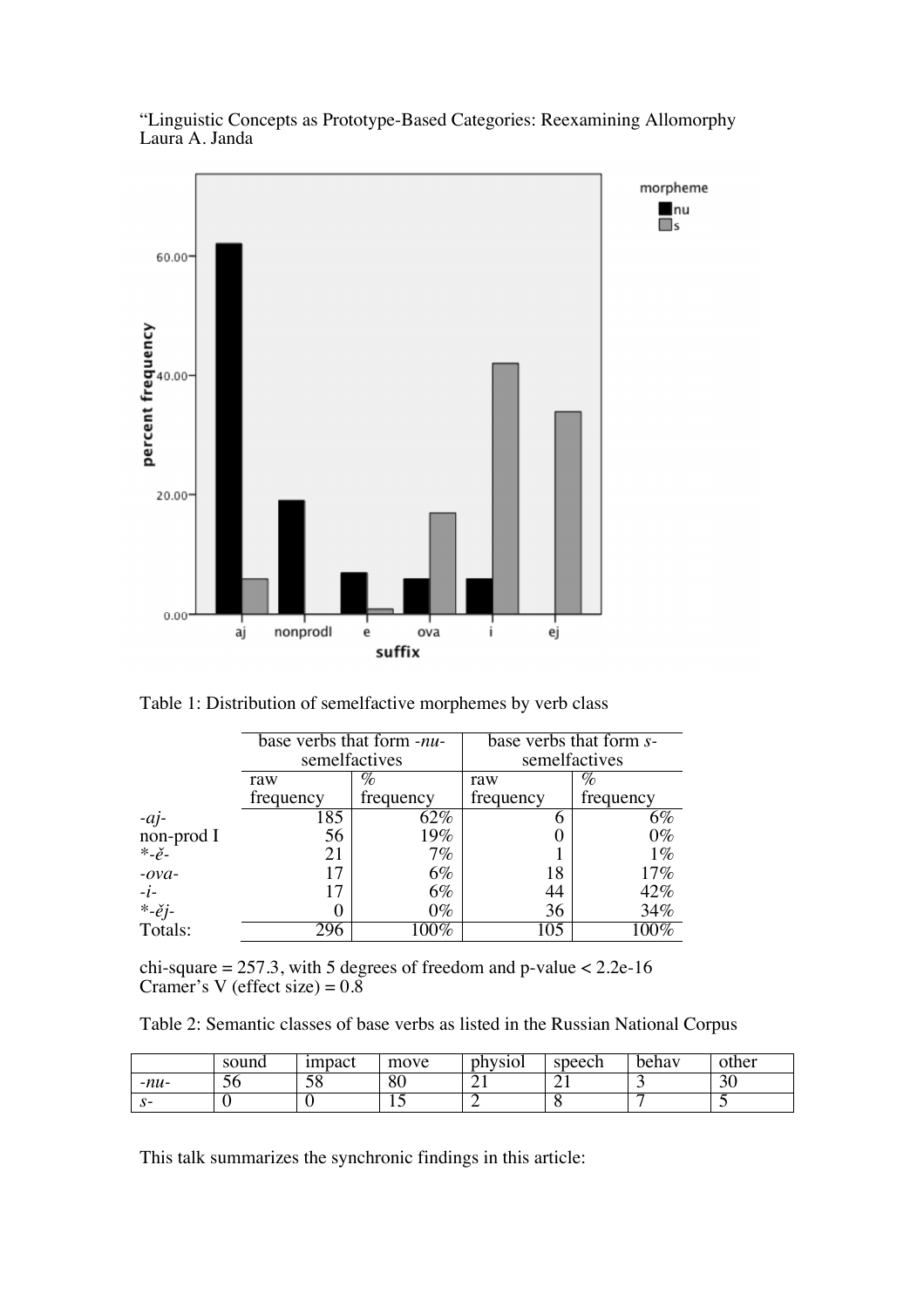Dickey, Stephen M. and Laura A. Janda. 2009. *Xoxotnul, sxitril*: The relationship between semelfactives formed with *-nu-* and *s-* in Russian. *Russian Linguistics* 33. 229-248.

## **Additional References**

- 17 vol dictionary = Akademija Nauk SSSR. 1950–65. Slovar' sovremennogo russkogo literaturnogo jazyka. Moscow: Izdatel'stvo Akademii nauk SSSR.
- Bermel, N.: 1997. *Context and the Lexicon in the Development of Russian Aspect.* (*=*Linguistics 129). Berkeley: University of California Press.

Bloomfield, L.: 1935. *Language*. London.

- Böttger, K.: 2004. "Grammaticalization the Derivational Way: The Russian Aspectual Prefixes *PO-*, *ZA-* , *OT-*", in Bisang, W., N. P. Himmelmann, and B. Wiemer (eds.) *What Makes Grammaticalization? A Look From its Fringes and its Components*, Mouton de Gruyter, pp. 187-209.
- Dickey, S. M.: 2000. "Expressing Ingressivity in Slavic: The Contextually-Conditioned Imperfective Past vs. the Phase Verb *stat'* and Procedural *za-*", *Journal of Slavic Linguistics* 7(1), 11-44.
- Dickey, S. M.: 2003. "'Semelfactive' *-no* and the Western Aspect Gestalt", *Journal of Slavic Linguistics* 10(1), 29-52.
- Dickey, S. M.: 2005. "*S-/Z-* and the Grammaticalization of Slavic Aspect", *Slovene Linguistic Studies* 5, 3-55.
- Dickey, S. M.: 2007. "A Prototype Account of the Development of Delimitative *PO-* in Russian", in Divjak, D. and A. Kochańska (eds.), *Cognitive Paths into the Slavic Domain*, Mouton de Gruyter, pp. 326-71.
- Dickey, S. M.: 2008. "Prefixes in the Grammaticalization of Slavic Aspect: Telic *S-/Z*, Delimitative *PO*and Language Change via Expansion and Reduction", in Brehmer, B., K. B. Fischer and G. Krumbholz (eds.), *Aspekte, Kategorien und Kontakte slavischer Sprachen: Festschrift für Volkmar Lehmann zum 65. Geburtstag*, Hamburg: Verlag Dr. Kovač, pp. 96-108.
- Dickey, S. M.: Forthcoming. "Common Slavic 'Indeterminate' Motion Verbs Were Really Manner-of-Motion Verbs", in Driagina-Hasko, V. and R. Perelmutter (eds.), *Motion Verbs in Slavic*, Amsterdam: John Benjamins.
- Dickey, S. M. and J. Hutcheson.: 2003. "Delimitative Verbs in Russian, Czech and Slavic", in Maguire, R. A. and A. Timberlake (eds.), *American Contributions to the 13th International Congress of Slavists. Volume 1: Linguistics*, Slavica Publishers, pp. 23-36.
- Holden, K. T.: 1990. "The functional evolution of aspect in Russian", in Thelin, N. (ed.,) *Verbal aspect in discourse*, Amsterdam: John Benjamins, pp. 131-158.
- Isačenko, A. V.: 1960. *Grammatičeskij stroj russkogo jazyka v sopostavlenii s slovackim. Čast' vtoraja: morfologija.* Bratislava: Izdatel'stvo akademii nauk.
- Janda, L. A.: 2007. "Aspectual clusters of Russian verbs", *Studies in Language* 31(3), 607-648.
- Janda, L. A.: 2008a. "Metonymy via Perfectivization of Russian Verbs". *Slavica Helsingiensia* 35 (= *S ljubov'ju k slovu. Festschrift in Honour of Professor Arto Mustajoki on the Occasion of his 60th Birthday*), 77-85.
- Janda, L. A.: 2008b. "Motion Verbs and the Development of Aspect in Russian", *Scando-Slavica* 54, 179-197.
- Janda, L. A.: 2008c. "Semantic Motivations for Aspectual Clusters of Russian Verbs", in Bethin, C. Y. (ed.), *American Contributions to the 14th International Congress of Slavists, Ohrid, September 2008,* Bloomington, IN: Slavica Publishers, pp. 181-196.
- Janda, L. A.: Forthcoming a. "Prefixed Perfectives from Non-Determined Motion Verbs in Russian", in Driagina-Hasko, V. and R. Perelmutter (eds.), *Motion Verbs in Slavic*, Amsterdam: John Benjamins.
- Janda, L. A.: Forthcoming b. "Totally normal chaos: The aspectual behavior of Russian motion verbs", *Harvard Ukrainian Studies* 28.
- Janda, L. A. and J. J. Korba.: 2008. "Beyond the pair: Aspectual clusters for learners of Russian", *Slavic and East European Journal* 52(2), 254-270.
- King, B. M. and E. W. Minium.: 2008. *Statistical Reasoning in the Behavioral Sciences* (5<sup>th</sup> edition). Hoboken, New Jersey: John Wiley & Sons.
- Makarova, A. and L. A. Janda.: Forthcoming. "Single Act Perfectives: The aspectual relationships of Russian *-nu-* semelfactives".
- Maslov, J. S.: 1948. "Vid i lekičeskoe značenie glagola v russkom jazyke", in *Izvestija Akademii nauk SSSR: Otdelenie literatury i jazyka* 7(4), 303–316.
- Matthews, P. H. 1974. *Morphology*. Cambridge: Cambridge University Press.
- MSDJa = Sreznevskij, I. I. (1958) *Materialy dlja slovarja drevnerusskogo jazyka po pis'mennym pamjatnikam.* Moscow: Gosudarstvennoe izdatel*'*stvo inostrannyx i nacional'nyx slovarej.
- Nesset, T. and L. A. Janda.: Forthcoming. "Paradigm structure: evidence from Russian suffix shift".
- Nikiforov, S. D.: 1952. *Glagol: Ego kategorii i formy v russkoj pis'mennosti vtoroj poloviny XVI veka.*  Moscow: Izdatel'stvo AN SSSR.